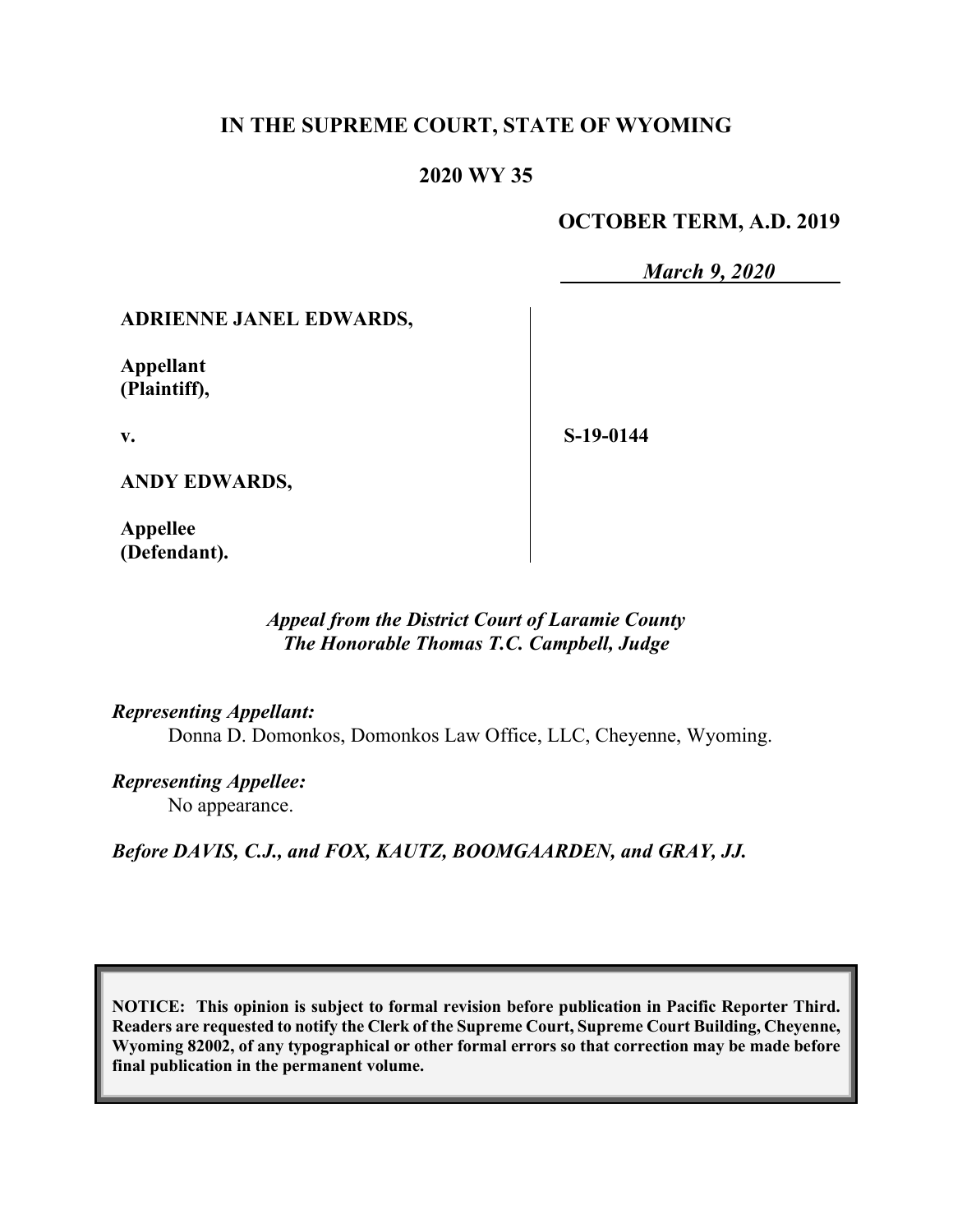### **BOOMGAARDEN, Justice.**

[¶1] Adrienne Janel Edwards (Mother) appeals from the district court's divorce decree. She argues the court abused its discretion when determining Father was not voluntarily underemployed, dividing the marital property as it did, and establishing Father's visitation schedule. Andy Edwards (Father) did not file an appellate brief. We conclude the court did not abuse its discretion in determining child support and dividing marital property, but did err by issuing a visitation order too vague to support understanding, compliance, and enforcement. Accordingly, we affirm in part, reverse in part, and remand for the court to provide necessary detail regarding visitation.

### *ISSUES*

[¶2] We rephrase Mother's issues:

I. Whether the district court abused its discretion when it concluded Father was not voluntarily underemployed.

II. Whether the district court abused its discretion by dividing marital property as it did.

III. Whether the district court abused its discretion in the manner in which it ordered visitation.

# *FACTS*

[¶3] Mother and Father married in 2001 in Utah, moved to Cheyenne three years later, and purchased a home. In 2006, they started a landscaping business (Titan Lawn Care)— Mother performed clerical work and occasionally assisted Father with physical work. Mother filed for divorce in May 2017, and the court held a one-day bench trial in July 2018. Her appeal addresses two events which occurred while awaiting trial: Father refinanced the marital home and obtained a lower paying job. We focus our factual discussion accordingly.

[¶4] Father unilaterally refinanced the marital home to pay an outstanding marital tax debt after Mother filed for divorce. Mother first learned of the refinancing when Father filed a "Motion for Allocation of Marital Funds[.]" She requested the court order Father to deposit funds remaining from the refinancing with the court pending trial. She later filed a "Motion for Order to Show Cause" why Father should not be held in contempt for violating the court's previous order prohibiting either party from refinancing the marital home. The court granted Mother's motion, and set a hearing.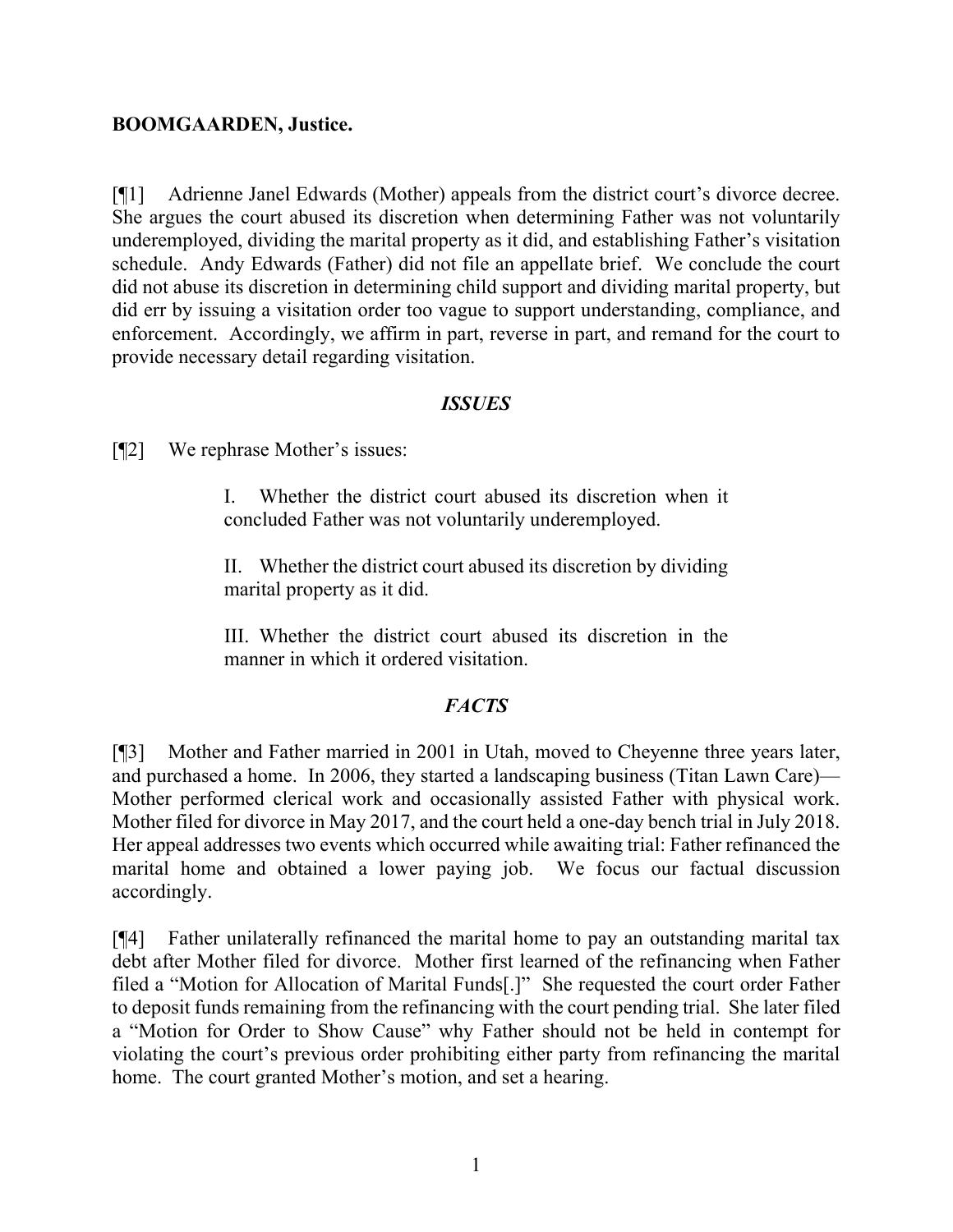[¶5] At hearing, Father's counsel explained that Father refinanced shortly before the court entered its order prohibiting refinancing. Father realized "[a] little more than" \$100,000 from the refinancing after paying off the existing mortgage, and "roughly" \$77,000 remained after paying the tax bill. Father then deposited the money into his bank account, and spent \$55,719 on various marital debts and home expenses. Mother agreed that Father expended some money on marital debts, but argued he also paid individual debts, such as child support.

[¶6] The court acknowledged Mother's argument, but because Father had already refinanced and expended funds, the most the court could do was hold the remaining funds until trial and consider Father's refinancing and spending activity when equitably distributing marital property. The court ordered \$14,200 of the remaining funds into the court's custody. Because the family was in a tenuous financial situation, the court divided the rest equally between Mother and Father for immediate use.

[¶7] At trial, each party presented argument about how Father spent the refinancing funds. Mother testified that the court should reimburse her for her half of the funds Father spent on non-marital debts; she urged the court to award her specific marital assets to offset money she argues she should have received from the refinancing. Father testified they should split the marital assets equally.

[¶8] Father also closed Titan Lawn Care and obtained a data entry position. Father testified at trial that he closed the business primarily because it became unprofitable after Mother filed for divorce. He identified several reasons for the downturn, including employees moonlighting with business equipment and a decline in business opportunities. Father also described the difficult hours required to independently operate Titan Lawn Care and how it would prevent him from fully exercising visitation with the children. His new job allowed him to consistently work from "8:00 to 5:00[,]" with nights and weekends off. Mother argued Father was voluntarily underemployed because he had the ability to earn more and maliciously chose to make less money. She requested the court calculate Father's child support based on the income he earned while operating Titan Lawn Care.

[¶9] The court orally announced its ruling in December, and later entered a divorce decree. The court awarded Mother principal physical and residential custody of the children, and granted Father visitation on alternating holidays and periodic weekends. The court concluded Father was not voluntarily underemployed. Accordingly, it based child support on Mother's and Father's most recent income. In distributing marital property, the court ordered Mother and Father to sell the home. The court determined Father's refinancing the home did not significantly impact the property division. Mother timely appealed.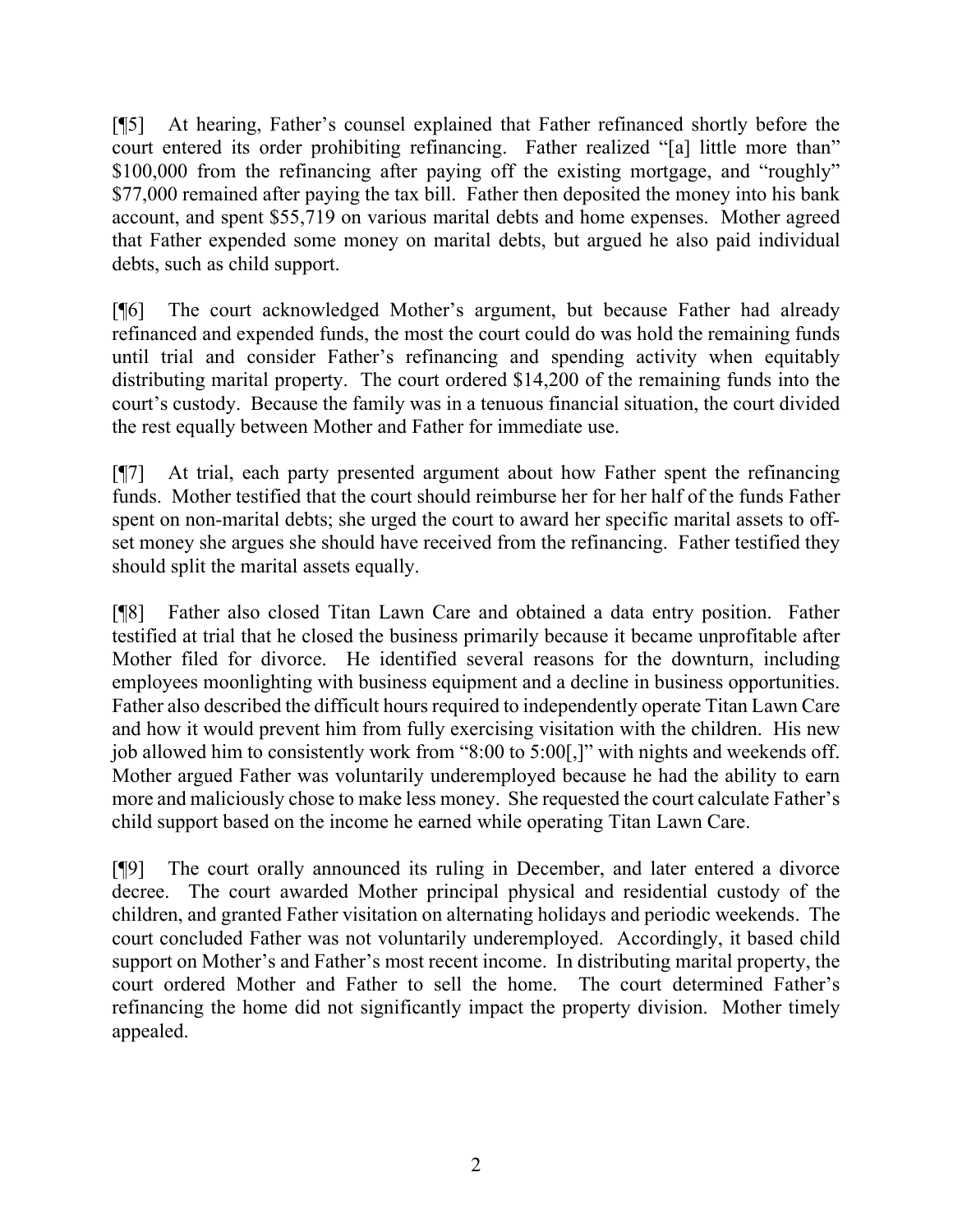#### *STANDARD OF REVIEW*

[¶10] We review the court's divorce decree for abuse of discretion.

Custody, visitation, child support, and alimony are all committed to the sound discretion of the district court. *Scherer v. Scherer*, 931 P.2d 251, 253–54 (Wyo. 1997); *Triggs v. Triggs*, 920 P.2d 653, 657 (Wyo. 1996); *Basolo v. Basolo*, 907 P.2d 348, 352 (Wyo. 1995). . . . "We do not overturn the decision of the trial court unless we are persuaded of an abuse of discretion or the presence of a violation of some legal principle." *Fink [v. Fink]*, 685 P.2d [34, 36 (Wyo. 1984)].

A court does not abuse its discretion unless it acts in a manner which exceeds the bounds of reason under the circumstances. *Pinther v. Pinther*, 888 P.2d 1250, 1252 (Wyo. 1995) (quoting *Dowdy v. Dowdy*, 864 P.2d 439, 440 (Wyo. 1993)). Our review entails evaluation of the sufficiency of the evidence to support the district court's decision, and we afford the prevailing party every favorable inference while omitting any consideration of evidence presented by the unsuccessful party. *Triggs*, 920 P.2d at 657; *Cranston v. Cranston*, 879 P.2d 345, 351 (Wyo. 1994). Findings of fact not supported by the evidence, contrary to the evidence, or against the great weight of the evidence cannot be sustained. *Jones v. Jones*, 858 P.2d 289, 291 (Wyo. 1993). Similarly, an abuse of discretion is present "'when a material factor deserving significant weight is ignored.'" *Triggs*, 920 P.2d at 657 (quoting *Vanasse v. Ramsay*, 847 P.2d 993, 996 (Wyo. 1993)).

*Johnson v. Johnson*, 2020 WY 18, ¶ 10, — P.3d — (Wyo. 2020) (quoting *Jacobson v. Kidd*, 2018 WY 108, ¶ 14, 426 P.3d 813, 820 (Wyo. 2018)).

#### *DISCUSSION*

#### *I. Voluntary Underemployment*

[¶11] Mother argues the court erred by finding Father was not voluntarily underemployed, highlighting the fact that Father earned less money at his new job than he made while operating Titan Lawn Care. The court considered her argument and Father's characterization of his decision to close the business. Though the situation gave the court some pause, it found Father was not voluntarily underemployed. There is no error in this finding. *Johnson*, ¶ 10.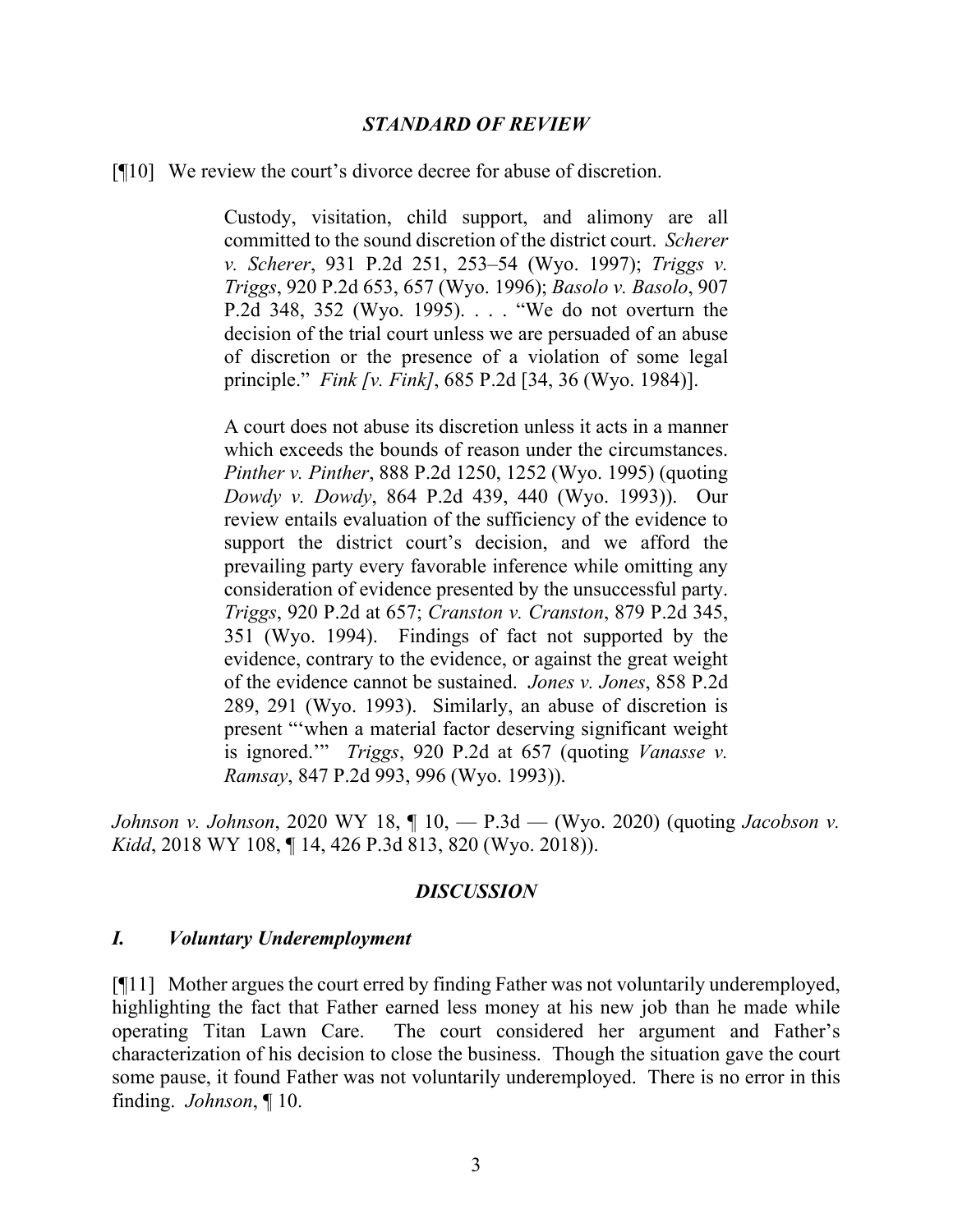[¶12] A district court has sound discretion to calculate income for child support purposes. *Opitz v. Opitz*, 2007 WY 207, ¶ 7, 173 P.3d 405, 407–08 (Wyo. 2007). Statutory provisions guide that discretion. *Id.* ¶ 8, 173 P.3d at 408. Wyo. Stat. Ann. § 20-2-304 outlines the presumptive child support guidelines; there is a rebuttable presumption that a calculation under these guidelines is "the correct amount of child support[.]" Wyo. Stat. Ann. § 20-2- 307(a) (LexisNexis 2019). A court may deviate from these guidelines if their application "would be unjust or inappropriate[.]" Wyo. Stat. Ann. § 20-2-307(b).

[¶13] A court must consider several factors before deviating from the presumptive support amount, such as whether a parent is voluntarily underemployed. Wyo. Stat. Ann. § 20-2-  $307(b)(xi)$ . There is no definitive test to determine whether a party is voluntarily underemployed; however, the following factors for determining an underemployed parent's earning capacity are instructive:

(A) Prior employment experience and history;

(B) Educational level and whether additional education would make the parent more self-sufficient or significantly increase the parent's income;

(C) The presence of children of the marriage in the parent's home and its impact on the earnings of that parent;

(D) Availability of employment for which the parent is qualified;

(E) Prevailing wage rates in the local area;

(F) Special skills or training; and

(G) Whether the parent is realistically able to earn imputed income.

Wyo. Stat. Ann. § 20-2-307(b)(xi)(A)–(G); *Wood v. Wood*, 964 P.2d 1259, 1266–67 (Wyo. 1998).

[¶14] The district court heard testimony concerning most of these factors. Father never used his bachelor's degree in education. He worked various jobs in his life, but worked in lawn care for the previous 12 years—initially with a friend, but soon after with Mother at Titan Lawn Care. He closed the business for various reasons, testifying that his new job allowed him to fully exercise visitation with his children. Mother argues Father could realistically earn more income by continuing to operate Titan Lawn Care. Yet the evidence—when viewed in the light most favorable to Father—indicates the business was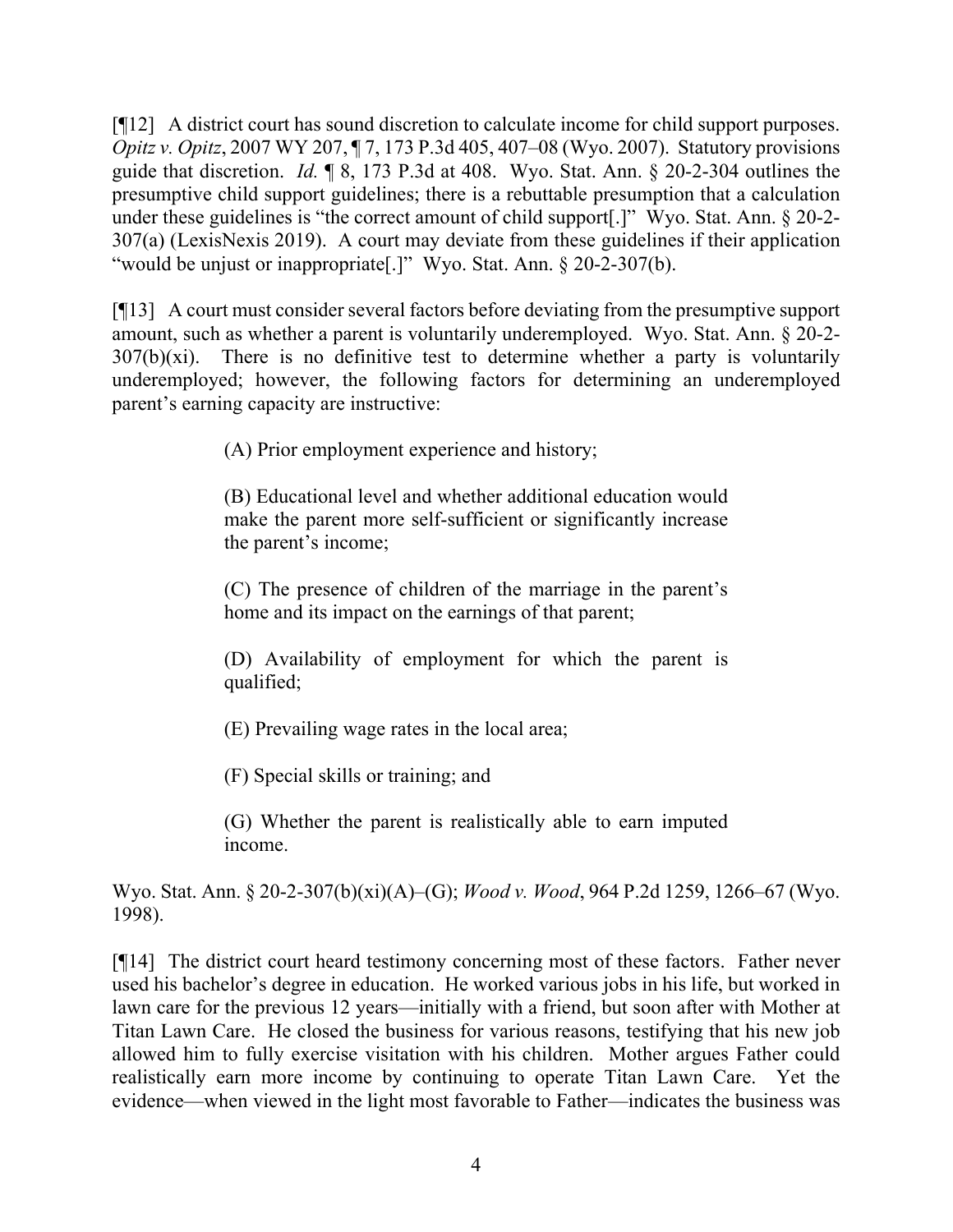failing, and Father could not independently revive a failing business *and* parent his four children as a single father. The court did not exceed the bounds of reason when, on this evidence, it found Father was not voluntarily underemployed. *Johnson*, ¶ 10.

# *II. Division of Marital Property*

[¶15] Mother argues the court abused its discretion by unfairly and inequitably dividing property. Specifically, she claims the court erred by not awarding her certain assets to put her in the position she would have been in had Father not refinanced the home. Without such an award, she claims Father "financially gain[ed] from his fraudulent actions" to her detriment. We conclude the court acted reasonably in rejecting Mother's request to award her specific assets to compensate for the refinancing funds Father spent on non-marital debts. *Id.*

[¶16] Wyo. Stat. Ann. § 20-2-114(a) (LexisNexis 2019) requires a court to divide marital property "as appears just and equitable[.]" It is within the district court's "sound discretion" to dispose of such property, *Porter v. Porter*, 2017 WY 77, ¶ 12, 397 P.3d 196, 198 (Wyo. 2017) (citation omitted), and we will disturb a property division only "on clear grounds[.]" *Sinclair v. Sinclair*, 2015 WY 120, ¶ 7, 357 P.3d 1100, 1102 (Wyo. 2015) (quoting *Bagley v. Bagley*, 2013 WY 126, ¶ 7, 311 P.3d 141, 143 (Wyo. 2013)). We will not "retry the case on appeal or substitute our judgment for that of the district [court]." *Porter*, ¶ 16, 397 P.3d at 199 (citing *Lopez v. Lopez*, 2005 WY 88, ¶ 20, 116 P.3d 1098, 1103 (Wyo. 2005)).

[¶17] Here, the court clearly articulated how Father's refinancing impacted its equitable division of the marital property. Looking at the marital property as a whole, the court noted Mother and Father had "very few assets" to divide. Their principal asset was the home, which was encumbered by a loan and multiple liens. There were credit card debts, medical debts, and "several other debts" associated with Titan Lawn Care. The court considered Father's refinancing in this context. Though the court believed Father likely committed a fraud on the bank by refinancing on his own, it recognized that the court's duty on this occasion was to order a just and equitable property division. Accordingly, the court focused on how Father spent the money. It concluded "in a very general sense," that Father "reduce[d] debts . . . [Mother and Father] would have had to pay out of that money today." If the court took a "snapshot" of the marital debts and assets before and after Father spent the refinancing funds, Mother and Father "would have wound up right where [they] are now[.]" Neither party would have benefitted from the pre-refinanced equity in the marital home—instead, if they "had a little more assets, [the court] would have reduced a little more debt." The court therefore found Father's refinancing did not impact its marital property division.

[¶18] Mother's argument—that the court erred by not compensating her with assets equal to half the amount Father spent on non-marital debts—is unpersuasive because it disregards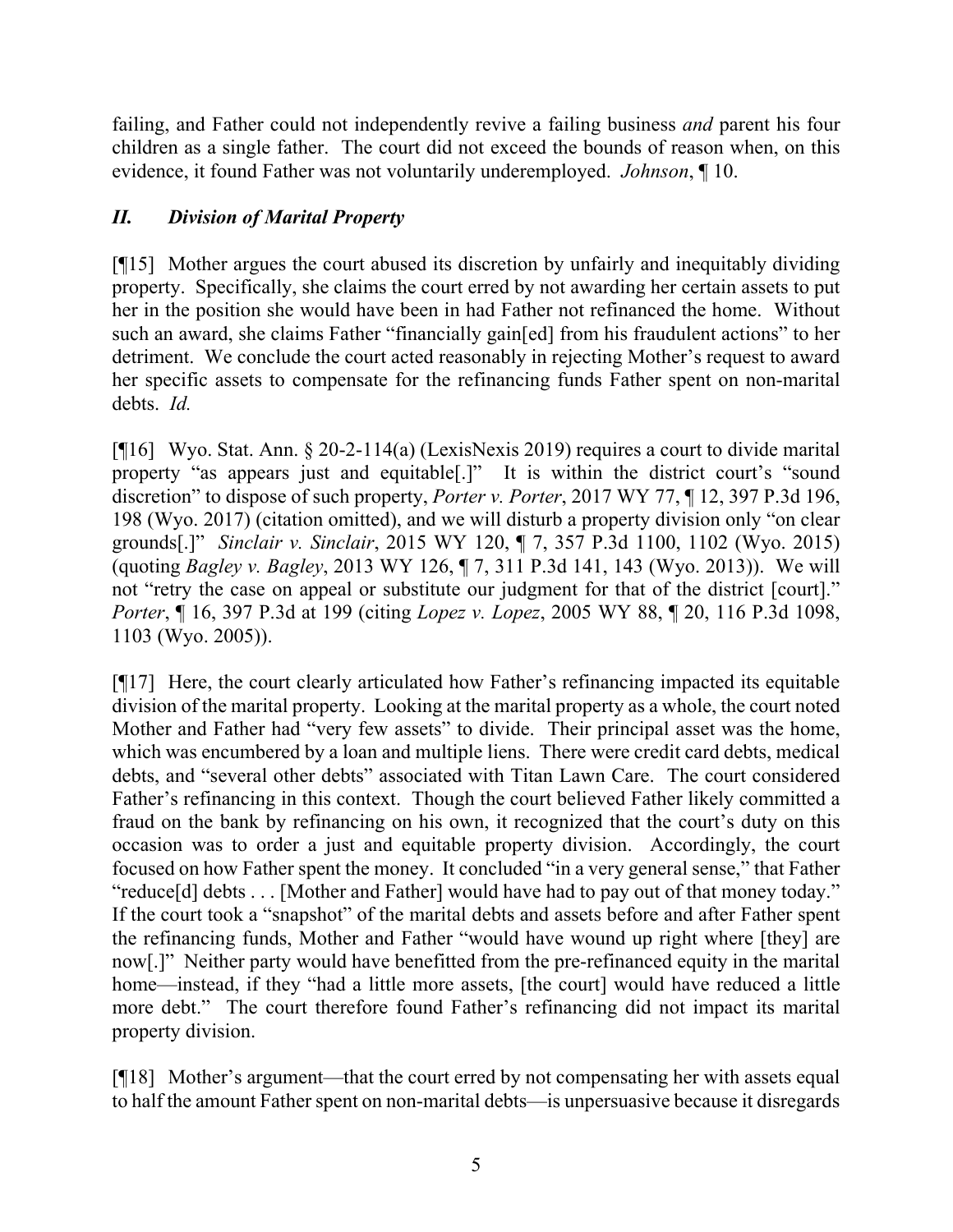the family's precarious financial situation (debts that appeared to equal or exceed assets). Given that situation, the court largely allocated marital assets to extinguish marital debts. Father generally used the refinance funds to pay down marital debt—precisely what the court would have done with the home's equity had Father not refinanced. In the end, the court did award Mother more assets and made her responsible for less debt, leaving Father "with not much by way of assets, and quite a bit more [debt] than [Mother][.]" The court did not exceed the bounds of reason under the circumstances.

# *III. Visitation Schedule*

[¶19] Mother argues the court's visitation plan is not sufficiently definite to promote understanding and compliance. We agree.

[¶20] Wyo. Stat. Ann. § 20-2-202(a)(i) (LexisNexis 2019) requires a court to "[o]rder visitation in enough detail to promote understanding and compliance[.]" The degree of detail must allow for parents to understand their obligations, and for the court to enforce the decree by contempt sanctions when necessary. *IC v. DW*, 2015 WY 135, ¶ 21, 360 P.3d 999, 1005 (Wyo. 2015). The visitation schedule here is deficient because it does not designate which weekends in any given month Father will exercise his visitation, or otherwise address that deficiency by requiring Father to provide Mother timely notice of when he proposes to exercise visitation. It states:

> Unless agreed otherwise by the parties, Defendant/Father shall have regular and liberal parenting-time in accordance with the Court's *Standard Visitation Order* with the following exceptions:

- 1. Father shall have two (2) weekends with the children per calendar month, unless the calendar month has five (5) weekends, then Father shall have three (3) weekends during the calendar month with five (5) weekends.
- 2. Father's weekends shall have no requirement to be staggered.
- 3. Father's weekends shall begin on Friday after school and conclude on Monday morning when Father delivers the children to school.

The court's Standard Visitation Order adds no further clarity.